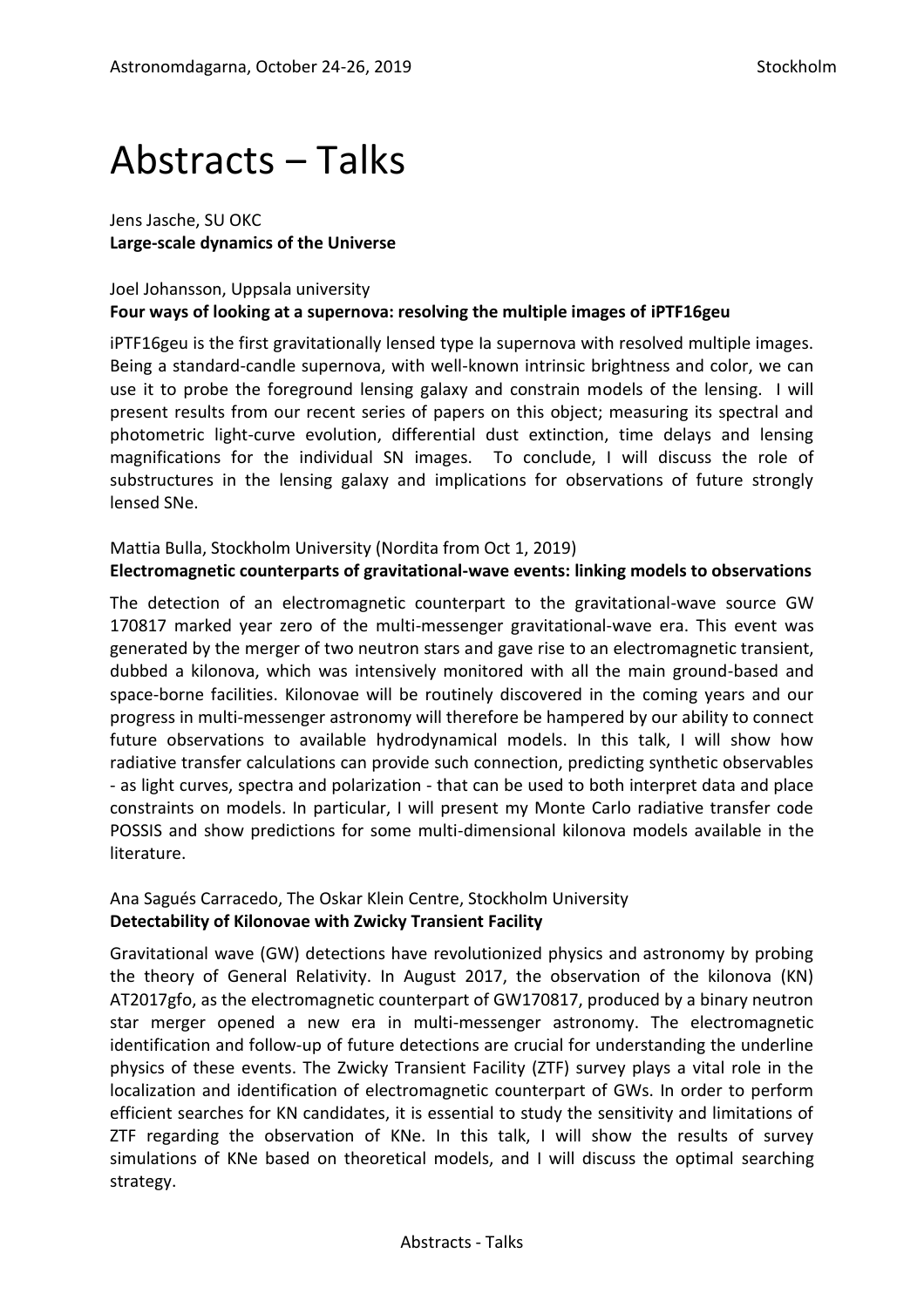# Dennis Alp, KTH Royal Institute of Technology **X-Ray and Gamma-Ray Emission from Core-collapse Supernovae**

During the first few hundred days after the explosion, core-collapse supernovae (CCSNe) emit down-scattered X-rays and gamma-rays originating from radioactive line emissions, primarily from the 56Ni to 56Co to 56Fe chain. I will describe how the high-energy emission propagates through the ejecta and what we can learn from high-energy observations. This is connected to the explosion mechanism of CCSNe and has been an active research field for several decades. Recent progress allows us to investigate self-consistent 3D explosion models for the first time. We find that the current frontrunner, the delayed neutrino-heating mechanism, is consistent with available data and that high-energy emission constrains progenitor models. Finally, we look toward the future and find promising possibilities with the NuSTAR hard X-ray telescope.

#### Fiona Harrison, Caltech

# **Science Highlights from the Nuclear Spectroscopic Telescope Array (NuSTAR): Bringing the High Energy Universe into Focus**

The Nuclear Spectroscopic Telescope Array, the first focusing high-energy X-ray (3 – 79 keV) telescope in orbit, extends sensitive X-ray observations above the band pass where Chandra and XMM-Newton operate. With an unprecedented combination of sensitivity, spectral and imaging resolution above 10 keV, NuSTAR is advancing our understanding of black holes, neutron stars, and supernova remnants. I will describe the mission, and present science highlights.

#### Sofia Ramstedt, Uppsala universitet **Binary interaction in evolved stars studied with ALMA**

# Sara Bladh, Uppsala University **Mass loss in metal-poor AGB stars**

Mass loss plays a key role for the evolution during the Asymptotic Giant Branch (AGB) phase; for estimating the lifetime of individual AGB stars, but also for evaluating how much these stars contribute to the dust production and the enrichment of heavier elements in the interstellar media. Wind models that can predict accurate mass-loss rates are therefore crucial for understanding the stellar evolution on the AGB phase. This is especially important at lower metallicities, where it is still an open question how much AGB stars contribute to the interstellar dust production. Studies of the wind mechanism in AGB stars have up till now almost exclusively been focused on wind models at solar metallicity. In this talk I will present recent results from state-of-the-art wind models of carbon stars and OH/IR stars at sub-solar metallicities, showing how properties such as mass-loss rates, grain sizes and dustto-gas ratios are affected by a decrease in metallicity.

# Andreas Korn, Uppsala universitet **New abundances for old stars**

The theoretical notion that long-lived late-type stars like the Sun suffer from atmospheric elemental depletion is decades old. Such effects, collectively referred to as atomic diffusion, have bearing on a wide range of topics in stellar astrophysics, from the solar modelling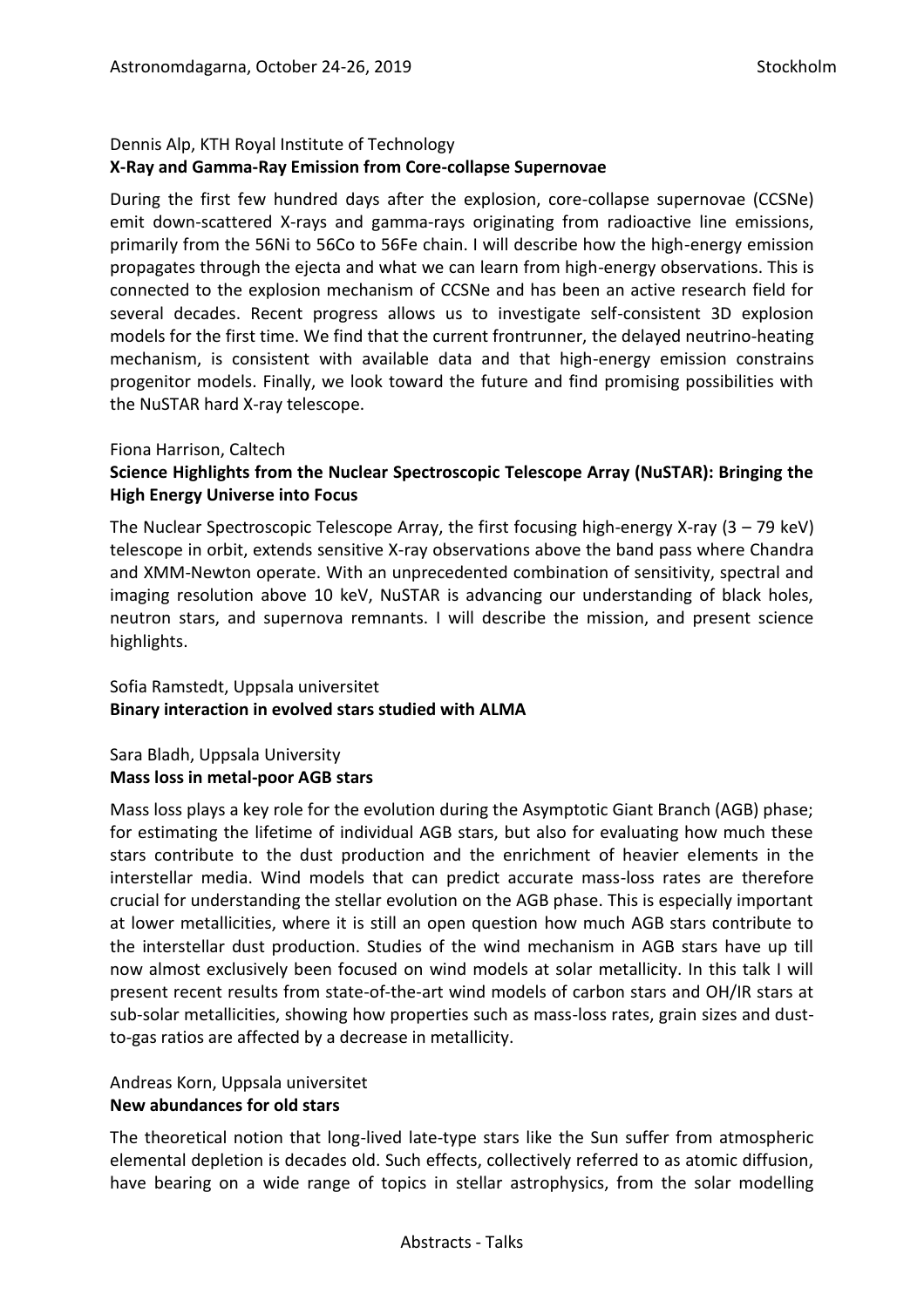problem to cosmological lithium. Observational evidence for the reality of this effect was first published in 2006. We have since then systematically explored atomic diffusion at various metallicities, with 100s of hours of observing time at the VLT. The picture that emerges is that one of the main tracers of Galactic chemical evolution - turnoff-point stars cannot straightforwardly be used to study the Galaxy, especially at low metallicities. Correcting stellar compositions, and to a lesser extent isochrone ages, for atomic diffusion is at present hampered by our incomplete knowledge of counteracting mixing effects at the bottom of the convective envelopes of these stars. How can the situation be remedied?

#### Torbjörn Sundberg, FOI **Space Situational Awareness in the Era of Mega-Constellations**

Carlos José Díaz Baso, Institute for Solar Physics, Dept. of Astronomy, Stockholm **UniversityDeep Learning in Solar Physics**

During the last decade, deep learning has emerged as a powerful tool to extract the relevant information from observations. Using very deep and complex neural networks one can improve the performance of specific tasks, which are much better that the classical algorithms. Here, I will present some examples of how we have successfully applied deep learning to several problems in Solar Physics and highlight our results related to fast image reconstruction, 3D inversion of the Stokes parameters, and noise reduction in observational data.

# Dan Kiselman, Inst. f. Solar Physics, Dept. of Astronomy, Stockholm University **The European Solar Telescope**

The European Solar Telescope, EST, is a planned 4-m solar telescope. EST will be optimised to study the magnetic coupling between the layers in the solar atmosphere: from the deep photosphere to the upper chromosphere. This will require diagnostics of the thermal, dynamics, and magnetic properties of the solar plasma over many scale heights. To achieve these goals, the EST must use a suite of instruments that can simultaneously and efficiently produce 2D spectropolarimetric data with high spatial and temporal resolution. EST will be located on one of the Canary Islands of La Palma and Tenerife. EST is included in the Road Map of the European Strategy Forum on Research Infrastructures (ESFRI). EST is promoted by EAST – The European Association for Solar Telescopes which has 26 scientific institutes from 18 European countries as members. I will review the EST project, its scientific background, and the latest political developments.

# Karin Lind, SU

# **Modelling the CaII NIR triplett in stellar spectra**

The near-infrared CaII triplet lines are of central importance to ongoing and future millionstar surveys of Milky Way. Its importance for radial velocity, fundamental parameter and abundance determination of stars has long been recognised, but we have also identified severe shortcomings of traditional 1D LTE photospheric formation. In this talk I will demonstrate how 3D non-LTE modelling improves the situation and the potential impact on Galactic archaeology studies.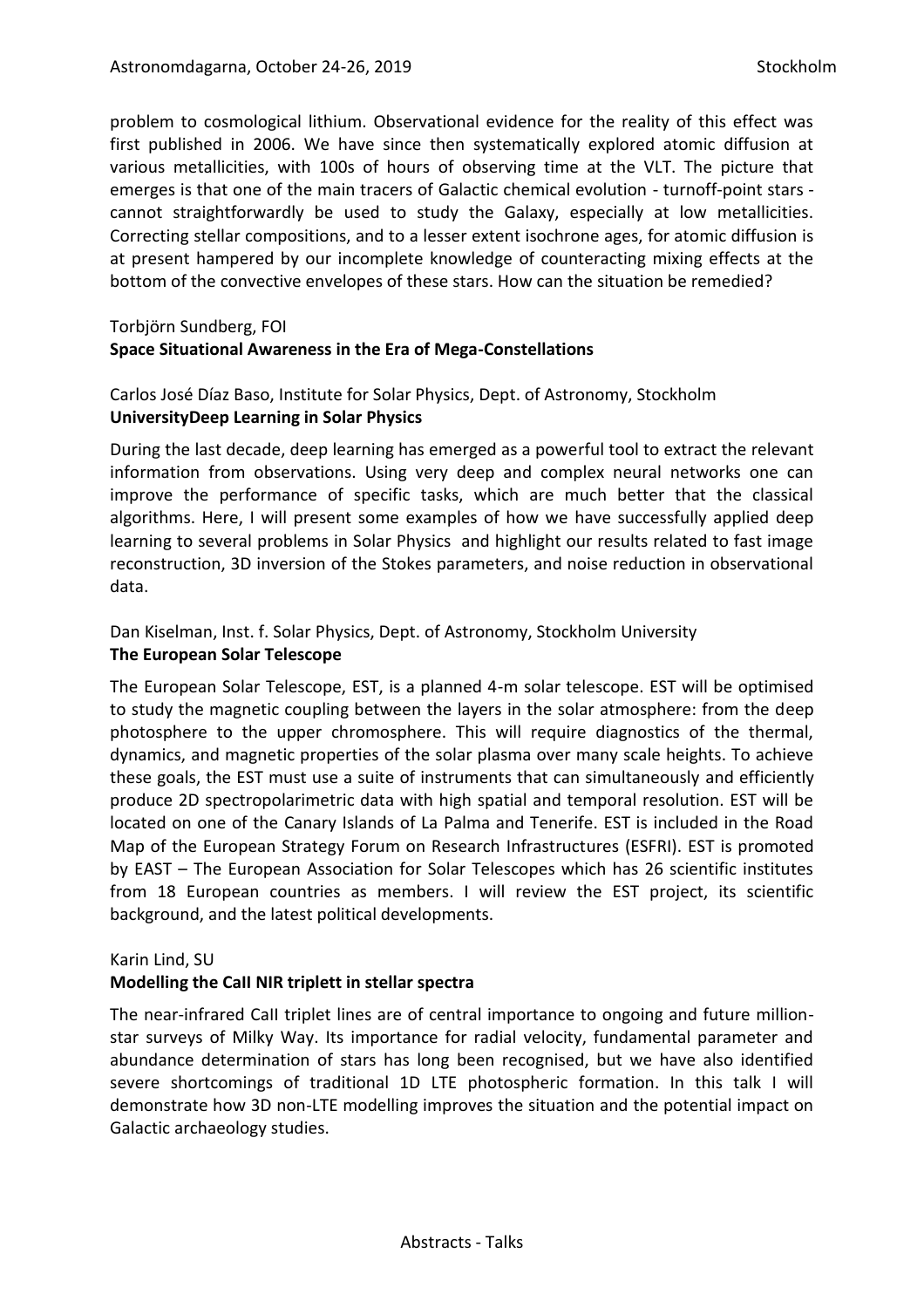# Sara Rezaei Kh., Chalmers / MPIA **3D map of the dust distribution towards the Orion-Eridanus superbubble with Gaia DR2**

We present a study of the 3D distribution of dust towards the Orion-Eridanus superbubble, a nearby expanding structure that spans more than 1600 square degrees in the sky. We use Gaia DR2 photometry and parallax together with photometry from 2MASS and WISE to get distances and extinctions for stars towards this region. We have developed a new method of mapping the dust distribution in 3D that considers neighbouring correlations using the Gaussian Processes, using which we derive the probability distribution of dust density at any arbitrary point towards the Orion-Eridanus region. Using the resulting maps, we examine the relation of the inferred 3D structure with the gas dynamics and the magnetic field morphology observed toward this prototypical object.

# Tanja Nymark / Urban Eriksson, Vetenskapens Hus / Högskolan i Kristianstad **The Star-Spotting Experiment – Measuring Light Pollution**

In order to increase public awareness of light pollution, while at the same time inspiring young people to greater interest in astronomy, the citizen science project "The star-spotting experiment" was launched in February in collaboration with the organization Public and Science. In the Star-spotting experiment the public, and in particular school classes, are invited to contribute to research on light pollution by observing the sky and reporting the number of stars that they can see by their naked eye. By collaborating with school classes from all over Sweden we are able to gather a large number of observations which will help us create a map of the variation in light pollution across the country. At the same time the teachers get access to new pedagogical material, while the children get a hands-on insight into the scientific method. In this talk we will present the background to the project, demonstrate the observing method, and present the results from the first collecting period.

# Carina Persson, CTH **On exoplanets and the CHEOPS mission**

# Michiel Lambrechts, Lund University **How the radial pebble flux determines a terrestrial-planet or super-Earth growth mod**

Around 1/3 of all solar-like stars host super-Earths, planets with sizes between Earth and Neptune. We argue that these planets did not only grow through mutual accretion of planet embryos, as previously advocated. Instead, we numerically show that super-Earths can form by a combination of pebble accretion, type-I migration and N-body gravity between embryos. Typically, planets are in the 10 Earth-mass range, bounded by the pebble isolation mass. In the subsequent dynamical evolution of these compact systems after disc dissipation, instabilities generally trigger additional merging events that dislodge the system from resonant chains. If the pebble flux is too low for the formation of super-Earths, by a factor two, we instead find a terrestrial-planet formation mode where, after disc dissipation, Mars-mass embryos form Earth-like planets. We will highlight promising aspects of this model with respect to understanding our exoplanet sample, but also cover outstanding challenges.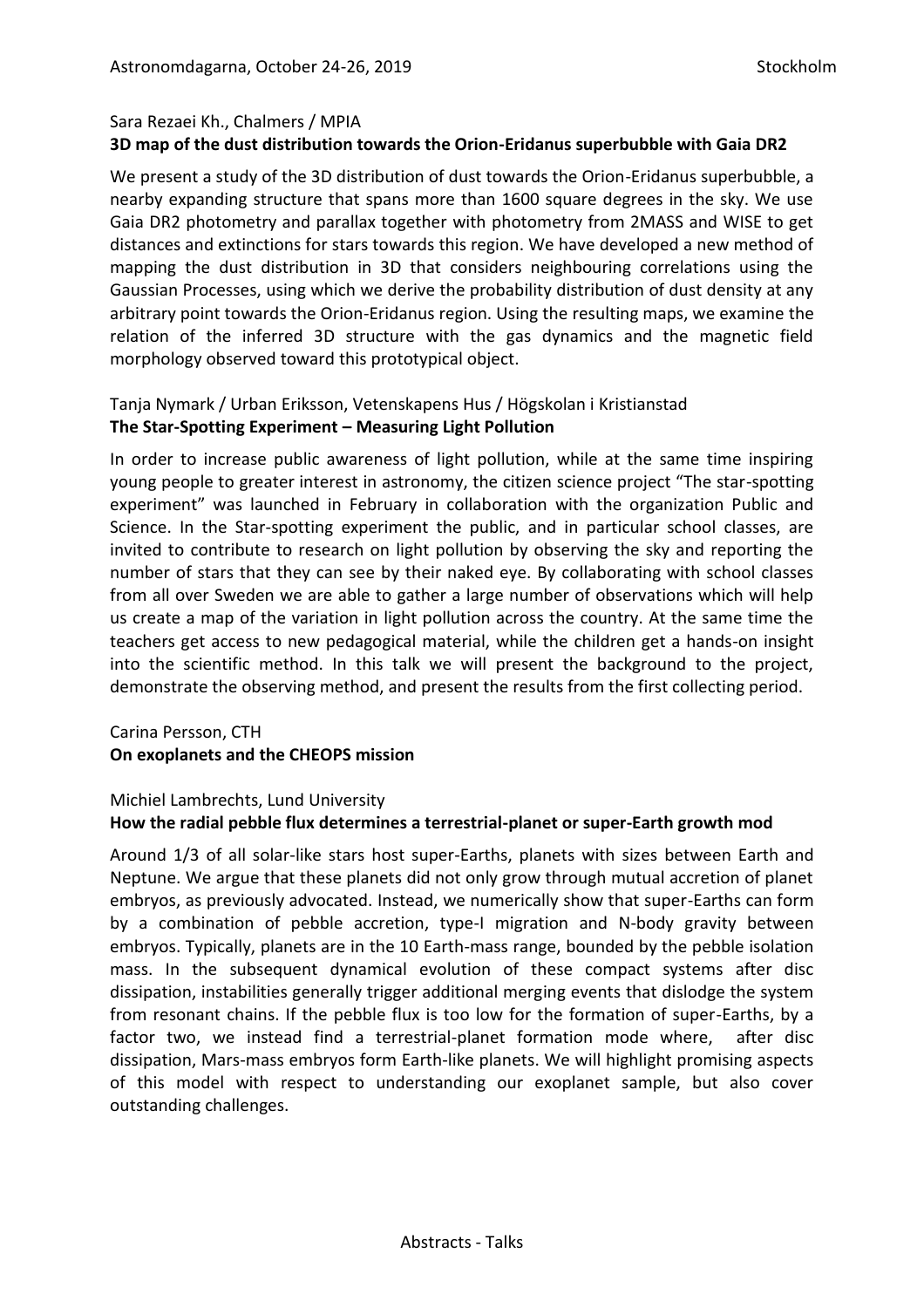# Alexander Mustill, Lund Observatory **White dwarfs and dead planetary systems**

White dwarfs provide a crucial insight into the lives and deaths of planetary systems. Around 50% have detectable heavy elements in their atmospheres from the recent or ongoing accretion of planets or asteroids: this permits a comparison of the bulk compositions of extra-Solar planets and asteroids with the planets and asteroids of our own Solar System. This material is thought to arrive at the white dwarf through dynamical interactions with other planets in the system, and goes through tidal disruption, pulverisation and vaporisation---evidenced by dust and gas discs observed around many white dwarfs---before its eventual accretion. In this talk, I discuss the physical nature of the asteroids, dust, and gas discs orbiting white dwarfs (Izquierdo,..., Mustill et al, 2018, MNRAS; Manser,..., Mustill et al, 2019, Science), and dynamical pathways for the delivery of this material to the region close to the white dwarf from distant asteroid belts (Mustill et al 2018, MNRAS).

# E. S. Wirström, P. Bjerkeli, Chalmers

# **Water on the Galilean moons as observed with JUICE/SWI: 3D radiative transfer predictions**

The icy Galilean moons all have tenuous atmospheres. While direct observations of them are scarce, water is likely one of the main components, especially close to the sub-solar point (SSP) where water ice readily sublimates. Plumes of volatile sub-surface material may also contribute to the atmospheric composition. The Submillimeter Wave Instrument (SWI) on ESAs JUICE mission will observe rotational transitions of atmospheric water at spatial resolutions ranging from several moon radii down to one km. However, well-established radially symmetric non-LTE radiative transfer models are not able to predict and interpret spectral line profiles in observations where properties vary within the beam, as around the SSP. We have adapted the fully 3D, non-LTE line radiative transfer code LIME to planetary scales. Here we present modelled water line properties for a set of distances and viewing angles relevant for the JUICE mission and discuss implications on SWI data interpretations.

# Katrin Ros, Lund University

# **Icy pebble growth at the water ice line in protoplanetary discs**

An important step towards planet formation in protoplanetary discs is the growth from micrometre-sized dust to centimetre-sized pebbles. At ice lines, radii where a volatile goes from vapour to solid form, particles can grow by vapour deposition. However, the presence of dust may hinder growth to large sizes, as vapour is spread over the combined dust surface area. We model particle growth by deposition at the water ice line in a local dynamical model, and implement experimental results showing that a higher water vapour pressure is needed for nucleation of the first ice layer on dust particles, as compared to continued deposition on already ice-covered particles. This leads to the inhibition of nucleation on bare dust grains, while deposition of vapour on icy grains is efficient, resulting in two particle populations: micrometre-sized bare dust grains diffusing out over the disc, and fast-growing icy pebbles reaching centimetre-sizes in a few thousand years close to the ice line.

Emiliya Yordanova, IRF-U **On space weather**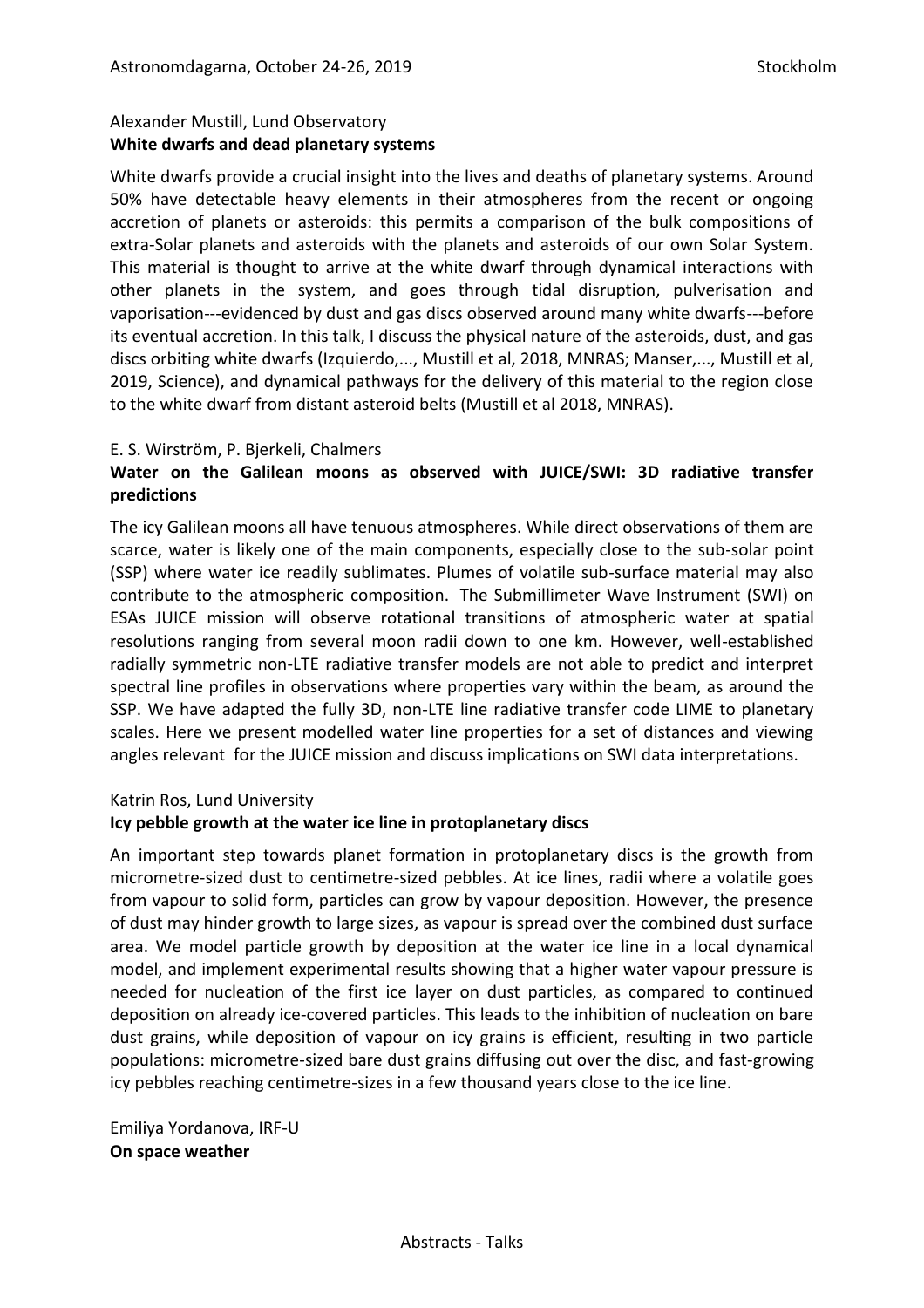# Simona Pirani, LU **The early migration of Jupiter**

# Brian Thorsbro, Lund Observatory

# **Clues to galaxy formation from chemical abundances of stars in the Galactic center**

We report the first high spectral resolution study of 20 M giants kinematically confirmed to lie in the Galactic Nuclear Stellar Cluster within a few parsecs of the Galactic Center, using R = 24,000 spectroscopy from Keck/NIRSPEC and a new line list for the infrared K band. We consider their luminosities and kinematics, which classify these stars as members of the older stellar population and the central cluster. We show their metallicities to be super solar and present their interesting alpha abundances. We connect these results to chemical evolution models and show how they can provide clues to the formation of our Galaxy.

#### Jouni Kainulainen, Chalmers University of Technology **Towards a new generation of star formation rate models**

Understanding star formation in the interstellar medium (ISM) is one of the central themes in explaining the assembly of the universe as we know it. Despite its importance, a holistic picture of star formation remains fundamentally lacking. As a consequence, the most commonly used star formation laws today are empirical relations—not models based on gas physics. However recently, key advances have been made in our ability to probe the physical processes relevant for star formation, covering a wide range of relevant scales from microto macrophysics of star formation. In this contribution, I will describe how these advances are expected to enable progress in developing physically-motivated, observationallyconstrained star formation rate models. I summarise the work of our newly-established group at Chalmers in this field, especially concentrating in studies of the ISM structure in the Milky Way and the link between that structure and star formation.

# Jonathan C. Tan, Chalmers

#### **Formation of Supermassive Black Holes in the Early Universe**

The origin of supermassive black holes (SMBHs) is one of the major unsolved problems of astrophysics. I discuss a scenario of formation from supermassive Pop III.1 stars. These are primordial composition first collapse objects unaffected by any external influence from other astrophysical sources. The key process that can allow growth of the stars to  $\sim$ 10^5 Msun is dark matter annihilation heating, which replaces nuclear fusion as the means of support. For this mechanism to be effective places constraints on the dark matter particle and also requires colocation of the protostar with the dark matter density peak - a situation which only occurs in Pop III.1 minihalos. Key features of the model are: (1) it naturally explains the minimum mass scale of SMBHs and the dichotomy of this scale from those of normal stars; (2) it is simple, with just one main parameter, (3) and is thus predictive, i.e., to form all SMBHs in this way requires them to all form at z~30 with low levels of clustering.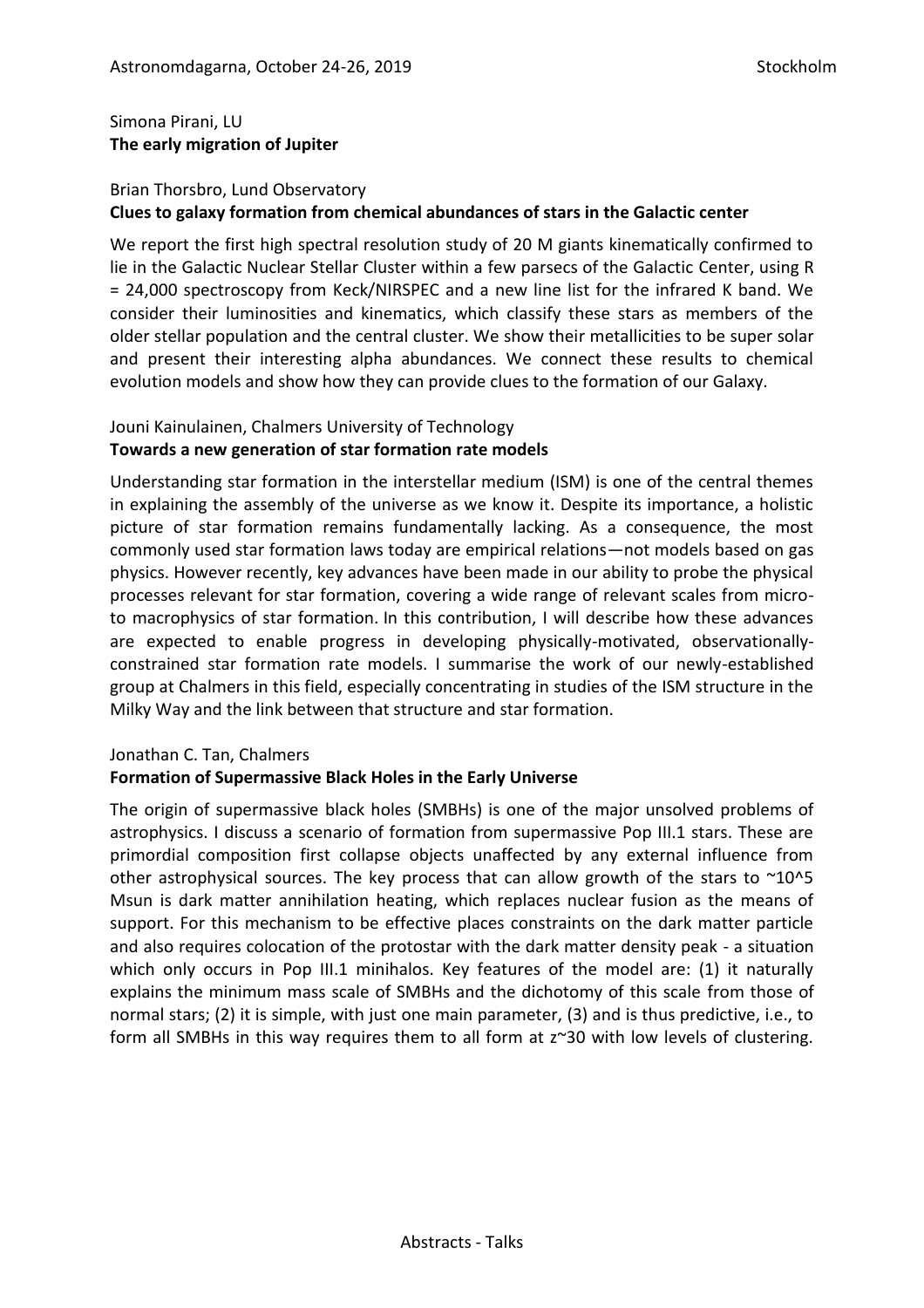# Abstracts ‒ Posters

# Alexis Lavail, Uppsala University **1: Magnetic fields of T Tauri stars**

Magnetic fields play a crucial role throughout the entire lifetime of cool stars. In the premain-sequence, particularly, stellar magnetism influences or rules many processes and mechanisms. Yet, our understanding of cool stars, magnetism - even of solar magnetism - is far from complete. An outstanding open question concerns the origin of the magnetic fields of main-sequence A/B type stars and pre-main-sequence Herbig Ae/Be stars, which seem to be inherited from an earlier evolutionary phase: likely the T Tauri phase. I will present results from observations of low-mass and intermediate-mass T Tauri stars with high-resolution near-infrared spectroscopy and our efforts to characterize their surface magnetic fields.

# Ivalu Barlach Christensen, Lund University

# **2: Abundances of Giant Stars in the Local Disk: Manual Analysis of Infrared APOGEE Spectra**

I will present the ongoing work to determine elemental abundances using giants in the local disk. Abundance of the elements Na, Mg, Si, S, Ti, Ni, Cu, Ce and P have been determined so far using Spectroscopy Made Easy (SME) by synthesizing a spectrum compared to the observed spectrum with line of interest. The abundance determination of these elements are compared to APOGEE and previously determined optical abundances of the same stellar sample. Investigating the abundances through the evolution of the Milky Way allows to put constraints the Galactic chemical evolution models. Elemental abundances are great tracers of the Galactic chemical evolution. The stellar sample consist of 187 giants in the local disk from APOGEE with a high resolution of ~22 500 and signal-to-noise of above ~100. The stellar parameters of these stars have been determined in the optical in order to be as independent from APOGEE as possible.

# Andri Spilker, Chalmers

# **3: Resolving scaling relations of star formation**

A crucial aspect in interpreting the scaling relations relevant for star formation,  $\ddot{A}$  the Kennicutt-Schmidt relation and the Larson relations, Anis how those relations depend on the size-scale. This is especially so when comparing relations derived from unresolved, extra-Galactic data to those derived from resolved, Galactic data. We present an experiment in which the Solar neighborhood (distance < 2 kpc) is examined from the outside, with the aim to unveil the connection between the true, "resolved" properties of star-forming regions and their beam-averaged, "unresolved" properties. To do so, we examine the velocity, density, and star formation statistics in the Solar neighborhood and determine how they appear when viewed through apertures of various sizes. We employ the CO molecular cloud data identified by Gaussian decomposition by Miville-Deschenes et al. (2016), and density statistics and star formation rates of individual molecular clouds from the literature. In this way, we connect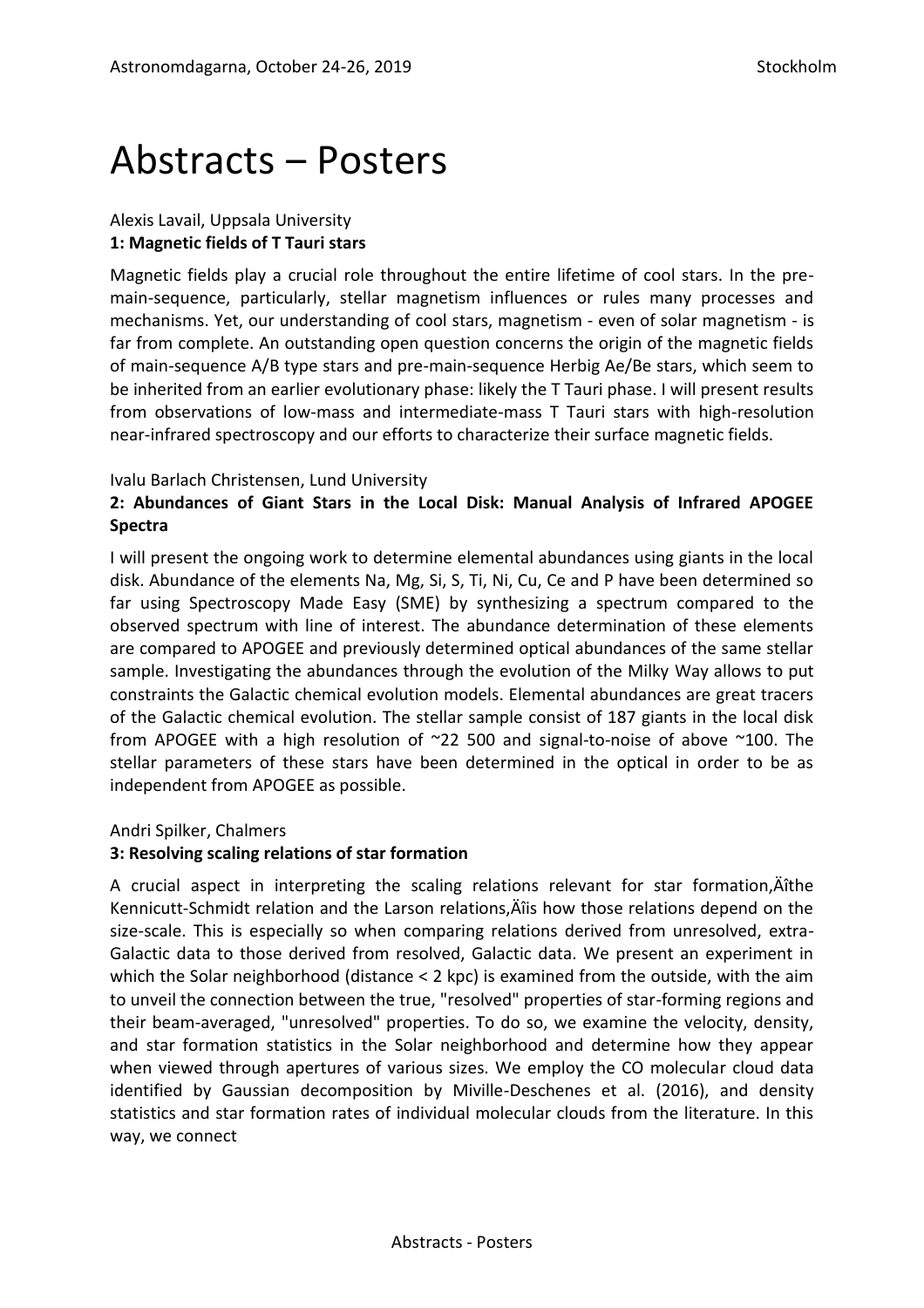#### Sandra Patricia Treviño Morales, Chalmers University of Technology **4: Evolutionary sequence of high line-mass filaments**

The study of filaments is undergoing a revolution, thanks to the unprecedented high angular resolution and sensitivity that ALMA provides. We have performed a sensitive fragmentation and dynamical study of two high line-mass filaments in different evolutionary states. The dense integral-shape filament (ISF) in Orion A, and the quiescent infrared-dark cloud G357. For the ISF, we identify fragmentation and clustering in different scales, with cores strongly grouped along the filament. We find a lower number of fragments in G357. These fragments do not seem to be grouped but have similar intensities/masses as those found in the ISF. G357 also show complex kinematics, where it is possible to identify gas infalls/outflows associated with different fragments, suggesting different stages of star formation. The comparison of the fragmentation and dynamics of G357 and the ISF provide the first observational constraints for the evolutionary sequence of fragmentation in massive filaments.

# Malcolm Druett, Stockholm University **5: Using tracer particles to study the density variations of fibrils**

We present 3D radiation-MHD simulations of the Sun, from the corona to the convection zone, using the Bifrost code with the new "corks" module to address the question, "what are the physical mechanisms that supply the solar chromosphere with mass?" These passive tracer particles allow us to follow the experiment from a Lagrangian frame, alongside the Cartesian. Corks are injected and pruned from the simulation in order to avoid voids and gluts of corks that result from compressing and expanding flows. We select the tracer particles in a number of fibrils at a given timestep, then trace forward and backward in time. This displays the origins and destinations of the plasma elements, as well as the changes to mass density, height, and temperature over time. The forces and agents responsible for these changes are inferred. This highlights the differing degrees to which fibrils can be used as a proxy of horizontal and vertical magnetic field components.

# Carmen Toribio, Onsala Space Observatory

# **6: The Onsala Space Observatory support for Swedish astronomers**

Onsala Space Observatory (OSO), the Swedish National Infrastructure for Radio Astronomy, provides full support for Swedish scientists to use several radio telescopes around the world: ALMA, EVN, APEX, LOFAR, the future SKA, as well as local facilities (20-m telescope, 25-m telescope). I will give an overview of all the support provided at OSO and particularly on the support for ALMA users provided by the Nordic ARC node. Our mission at the Nordic ARC node is to fully support all ALMA users, primarily in the Nordic and Baltic countries, from proposal development and submission, to observation preparation, and data reduction and analysis, as well as support of ALMA archival science. In addition, we also offer specialist scientific and technical expertise. This includes imaging techniques such as multi-frequency synthesis and polarimetric imaging, optimised self-calibration and astrometry, and the development of dedicated analysis software tools.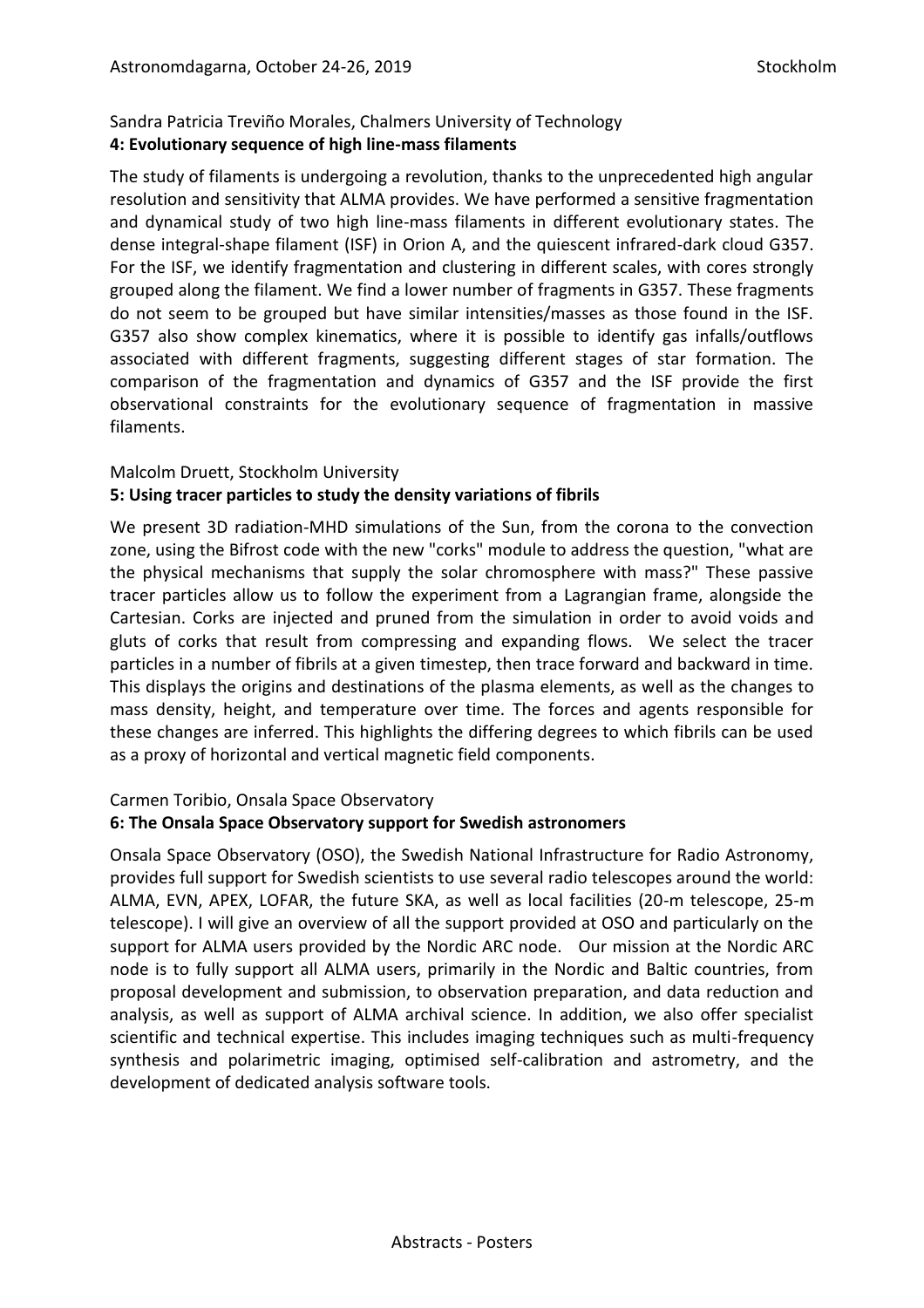#### Nirmal Iyer, KTH **7: Balloon borne focusing X-ray polarimeters X-Calibur and XL-Calibur**

Hard X-ray polarimetric observations of neutron stars, magnetars, and black holes can give qualitatively new information about the geometry and properties of the X-ray emission regions, and can test fundamental laws of physics in regimes that cannot be probed in terrestrial laboratories. Sensitive balloon-borne polarimeters are playing a key role in advancing this field. Recently, the X-Calibur mission made the first ever X-ray polarisation measurements of an accreting X-ray pulsar GX 301-2, during a ballon flight conducted from Antarctica. This presentation will summarise these results on GX301-2 and highlight how such observations can be further improved upon through a series of planned balloon flights in 2021-2024 with a next generation hard X-ray polarimeter XL-Calibur. XL-Calibur is conducted as a collaboration between the X-Calibur team and the PoGO+ team who previously conducted hard X-ray polarimetric observations of the Crab and the black-hole binary Cygnus X-1.

# Christer Sandin, Nordita **8: Effects of drift in state-of-the-art models of C-rich AGB star winds**

We present results of state-of-the-art radiation hydrodynamic models of dust-driven winds of C-rich asymptotic giant branch stars, which include effects of gas-to-dust drift. Because of modeling complexity when including drift in such models, effects of drift were up to now assumed unimportant. Using unprecedented models in both physical detail and numerical accuracy - we calculate new models using frequency-dependent radiative transfer at high spatial resolution. In comparison to existent results of other stellar wind models of a different origin, our model values show significant to drastic shifts of physical properties that suggest modified interpretations of observations.

# Dainis Dravins, Lund Observatory

#### **9: Stellar Atmospheres behind Transiting Exoplanets**

Spatially resolved, high-resolution spectra across stellar disks are obtained using transiting exoplanets as probes. During a transit, successive stellar surface portions become hidden and differential spectroscopy between various transit phases provide spectra of temporarily hidden surface segments. Such spectra have been retrieved for HD209458 (G0 V) and HD189733A (K1 V), with additional targets expected from ongoing exoplanet searches. Lineprofile changes from disk center toward the limb reflect atmospheric fine structure and are modeled with 3D hydrodynamics. Knowing the gradually changing stellar background spectrum along the transit path is required for any more precise atmospheric studies of transiting exoplanets.

# Dan Kiselman, Svenska astronomiska sällskapet

#### **10: Astronomdagarna**

The classic poster on the history of the Astronomdagarna event will be brought up to date.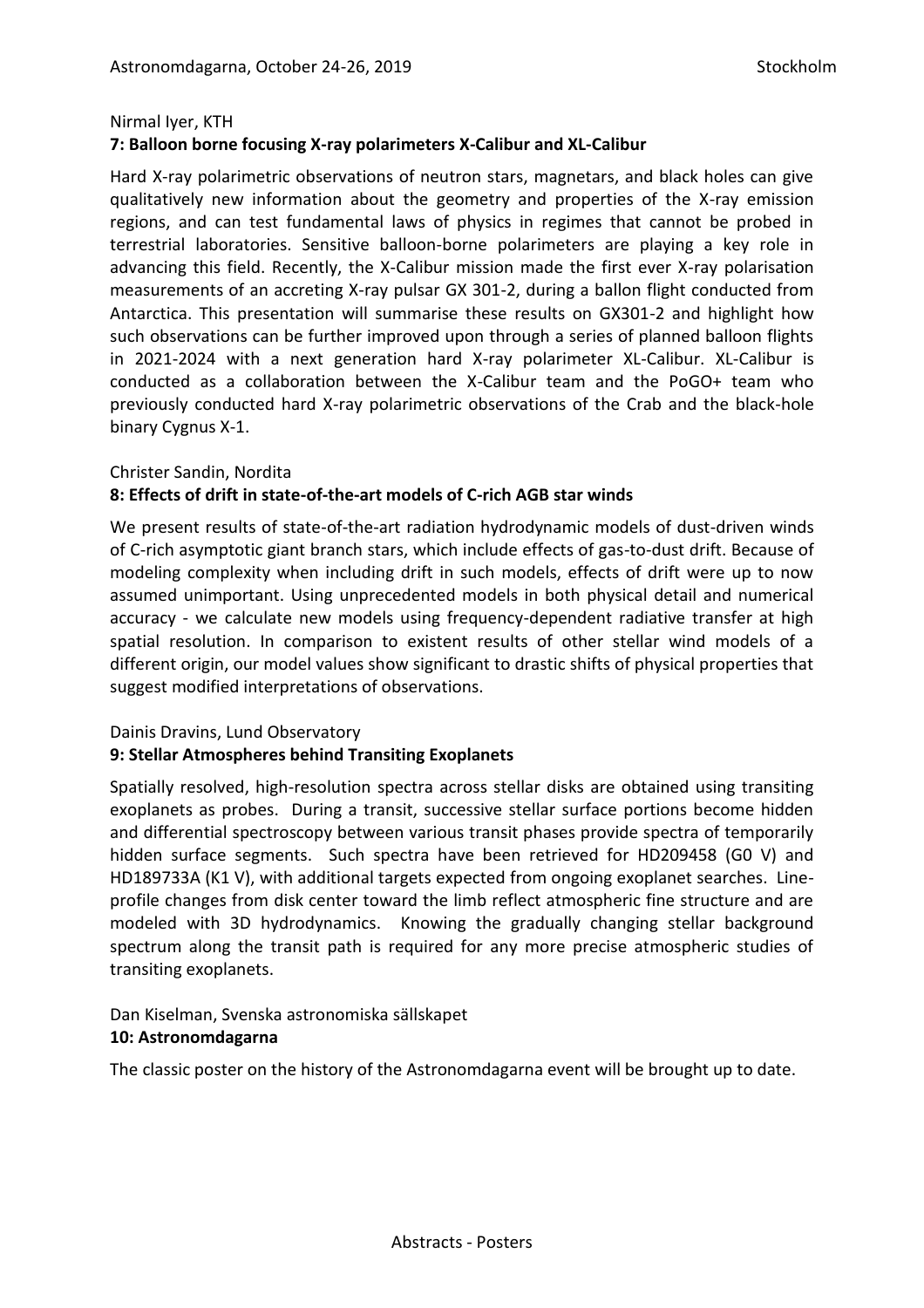Jon Grumer, Theoretical Astrophysics, Uppsala University

## **11: Kilonovae and the origin of the r-process elements: Atomistic non-LTE spectral modelling**

The cosmic origin of elements beyond iron in the periodic table is a long-standing puzzle. One of the main astrophysical highlights of the last decade is thus without doubt the indication of rapid neutron-capture (r-process) nucleosynthesis of heavy elements in the kilonova ejecta following the neutron-star merger gravitational-wave event detected in 2017. The indications that the late-time light is dominated by high-opacity, r-processelement-rich ejecta introduces new demands on fundamental atomic data as input to the collisional-radiative spectral modelling, particularly of the infrared spectral region in largely uncharted territories of the periodic table. In this contribution we will discuss the complexity of the elements contributing highest opacity, outline our approach to the spectral modelling and present some new results based on atomic data determined with state-of-the-art atomic structure methods.

Lars Mattsson (on behalf of the Nordita Astrophysics group), Nordita, Stockholm University **12: Astrophysics @ Nordita**

The Nordita astrophysics group is mainly devoted to research in theoretical astrophysics, numerical simulations and big-data methods (e.g. applications of machine learning). A fraction of the group consists of Nordita fellows, which often have independent projects and therefore contributes to a broad and dynamic research environment. Current research topics include magneto-hydrodynamic (MHD) turbulence, particles in flows, solar/stellar physics, compact objects and accretion disks, ISM and cosmic dust as well as primordial magnetic fields and gravitational waves from the early Universe. Here we briefly present nine current projects within the group.

#### Eero Vaher, Lund Observatory

#### **13: Finding siblings of alpha Persei with traceback computations of Gaia DR2**

We use Gaia Data Release 2 (Gaia DR2) as input for traceback computations to search for stars born together with the alpha Persei cluster. The computations reveal the presence of an extended population of stars that were in the immediate vicinity of the cluster a few tens of millions of years ago but have dispersed since. The likely member candidates form a coherent sequence in the HR diagram. The work demonstrates the usefulness of the method and the quality of Gaia DR2.

# Madeleine Burheim, Lund Observatory **14: Spectroscopic investigation of Al I for astrophysical applications**

Recent advances in resolution and spectral range of astronomical spectrographs imply that accurate atomic data is greatly required for reliable interpretation and modelling of astrophysical spectra. Correctly interpreted, stellar spectra allow for precise abundance analysis, making it possible to study the galactic formation and evolution. To meet this demand, we perform studies on neutral aluminum, Al I. Aluminum is found in young, massive stars and thus a key element for tracing ongoing nucleosynthesis throughout the Galaxy. The near-infrared wavelength region is of particular importance, since the extinction is lager for optical wavelengths, making it a better probe for e.g. regions close to the galactic center. In this study we aim to provide f-values of improved accuracy for Al I lines in the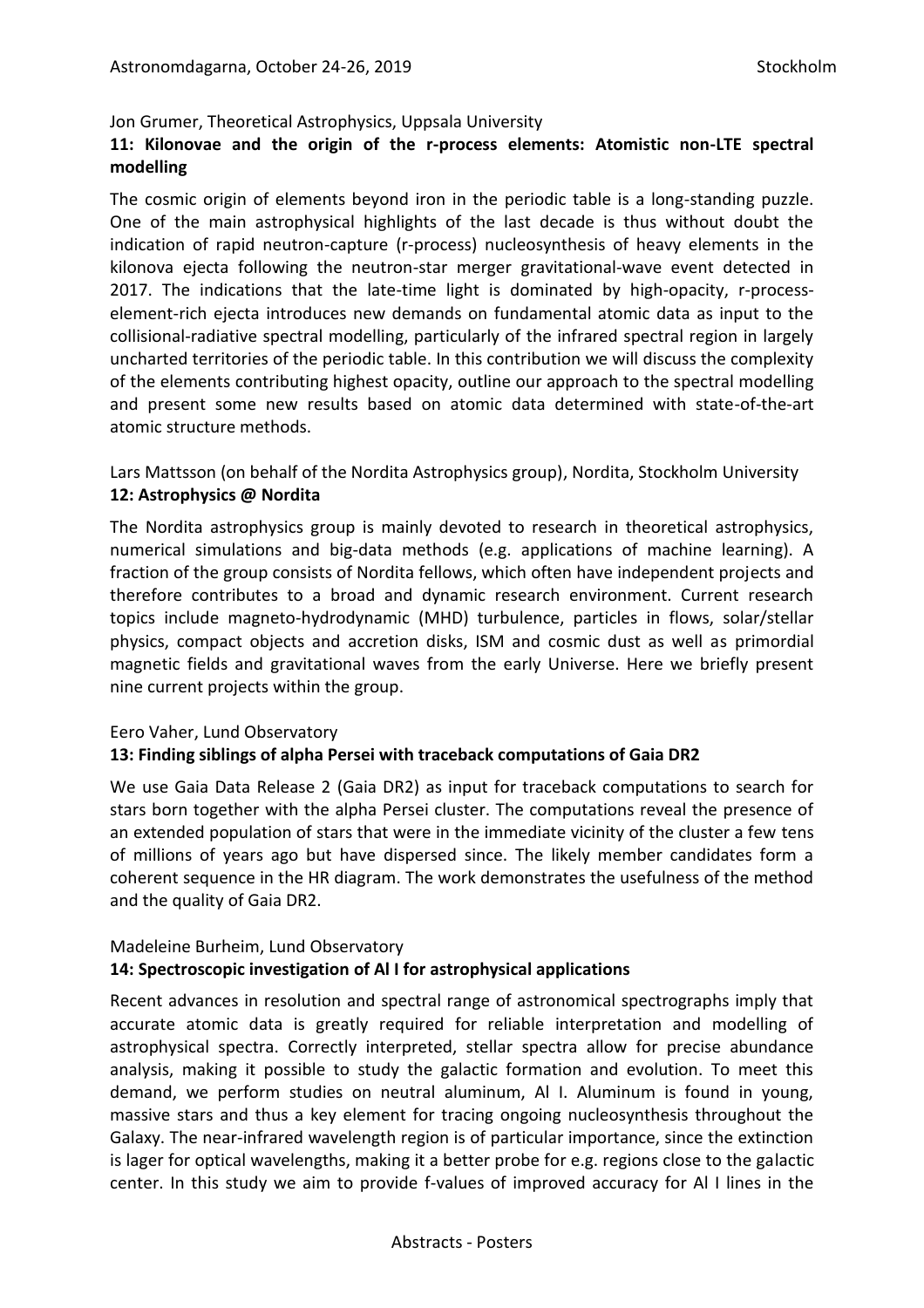near-infrared and optical regions. Measurements have been performed using a hollow cathode discharge lamp and a Fourier transform spectrometer, to record the high resolution spectra.

## Terese Olander, Uppsala Universitet **15: Stellar parameters of M dwarfs: a comparison between two studies**

In the search for exoplanets M dwarfs are attractive targets. To be able to assess the habitability of planets around M dwarfs, the parameters of the host star need to be accurately determined as well as abundances of individual chemical elements. This can be done by observing M dwarfs in the near-infrared and fit the observed spectra with a synthetic one. Such methods have recently been applied by Lindgren et al (2016, 2017) and Passegger et al (2018, 2019). We present a comparison of stellar parameters derived by Lindgren and Passegger for 11 different stars. For 65% of the stars the two studies agree within given uncertainties while we find significant differences for the remaining stars. By comparing synthetic spectra created using the derived stellar parameters given in the two studies to the observed spectra, we investigate the reasons for the diverging results. The aim is to validate and improve the method of fitting synthetic spectra to observed spectra for M dwarfs.

# Mohanraj Senniappan, Linnaeus University

# **16: Monitoring the energetic Universe with ALTO/COMET**

ALTO is a project for a Very High Energy (VHE) gamma-ray observatory at high altitude in the Southern hemisphere with a large field-of-view (more than 2 steradians). Water Cherenkov detectors reconstruct the shower's direction and energy, while liquid scintillators detect muons for background discrimination. The successful first phase of the ALTO prototyping has two full ALTO units continuously taking data in Växjö (Sweden), for long-term verification. Monte Carlo simulations of the proposed full Southern array are still ongoing, and preliminary performance studies and responses to typical gamma-ray source spectra will be presented. The next steps are to complete the prototype while reducing the unit cost and to investigate the advantage of integrating HiSCORE air-Cherenkov stations during darkness. HiSCORE stations should be an excellent tool for energy evaluation cross-calibration. A summary of the ALTO experiment, together with the future steps of the project will be presented.

# Dhrubaditya MITRA, NORDITA

# **17: Gone with the headwind : planetesimals on eccentric orbits erode rapidly**

The first stages of planet formation take place in protoplanetary disks that are largely made of gas. Understanding how the gas affects the planetesimals in the protoplanetary disk is therefore essential. We estimate that the shear-stress generated by the headwind around a planetesimal on an eccentric orbit is strong enough to erode it. From theory and numerical simulations (using Lattice Boltzman method) of erosion in flows we find that the volume of the planetesimals decreases rapidly, approximately as a power-law in time. However, the headwind is, on average, not strong enough to erode planetesimals at distances more than 1AU even if they are on eccentric (but not too eccentric) orbits. Thus we conclude that any planetesimal on a orbit closer than 1AU will be found on circular orbits.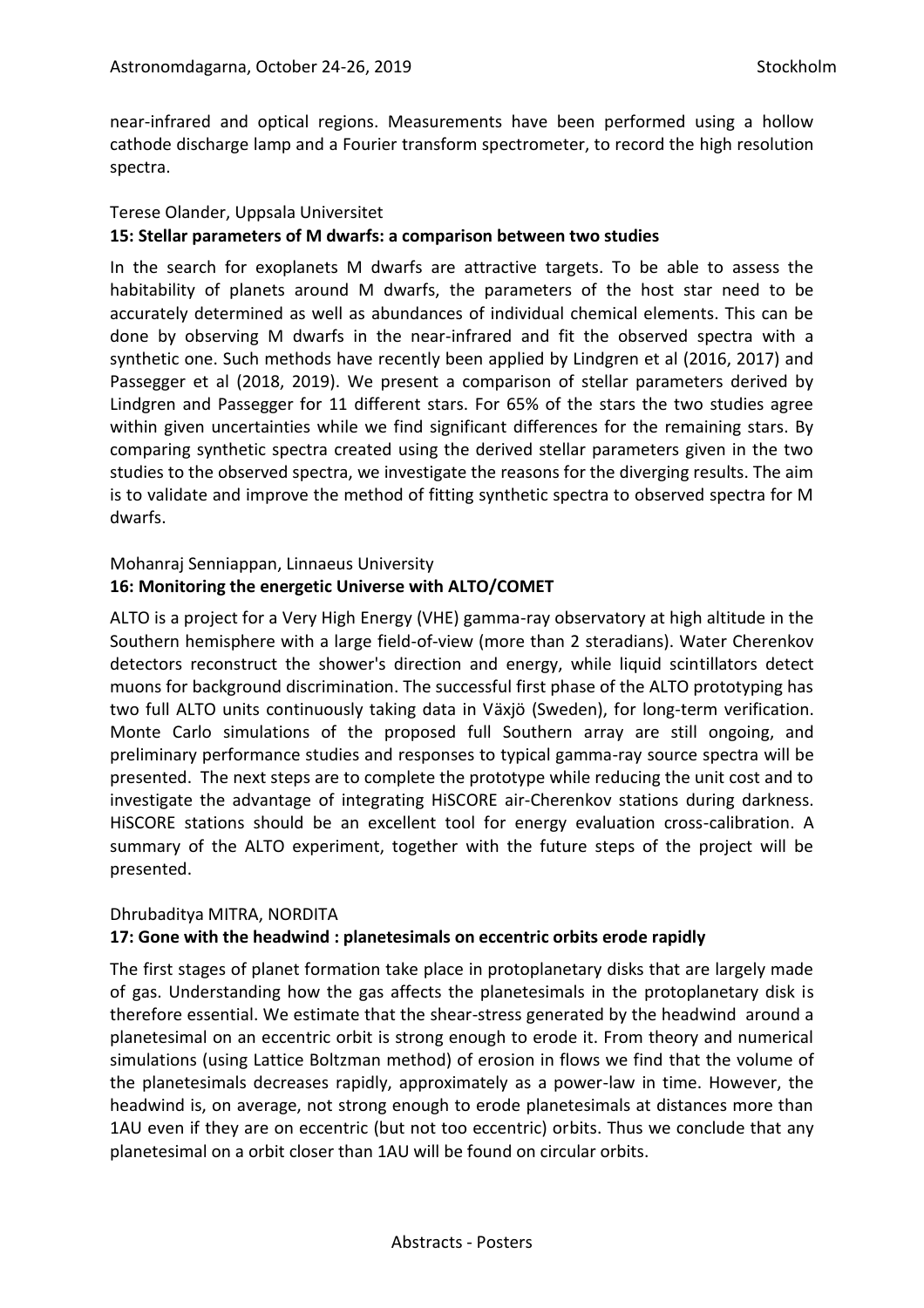# Emir Karamehmetoglu, Stockholm University **18: A slow-motion Type Ibn SN with a massive progenitor**

The core collapse of massive stars into a helium rich circumstellar environment is thought to give rise to a very rare type of supernova (SN), called Type Ibn SN. Most examples of this class are rapidly evolving, making them very difficult to detect and study in detail. OGLE-2014-SN-131 is a record-holding exception. It had an unprecedented rise-time of over 40 days, more than 4 times longer than that of the average Type Ibn SN, and remained visible for months. Additionally, unlike most core-collapse SNe, it was located in a very faint galaxy that we could not detect even with deep imaging. We studied the lightcurve and spectra of this extraordinary event and favored a scenario with a very high-mass progenitor (40 to 60 times the mass of the sun) exploding into a dense shell of helium rich circumstellar material. Such massive stars are primarily thought to form blackholes instead of exploding as SNe, making OGLE-2014-SN-131 a challenge for current models to explain.

#### Tomas Bylund, Linnéuniversitetet

# **19: Study of a distant Blazar with the H.E.S.S. telescopes**

Imaging Atmospheric Cherenkov Telescopes (IACT) are among the most sensitive instruments available to study the very high energy non-thermal sky, and the High Energy Stereoscopic System (HESS) is the largest such system operating in the world. This makes HESS an excellent tool for probing the extreme environment of Blazar jets. Here I report recent results on the very distant BL Lac KUV 00311-1938.

## Sofie Liljegren, Stockholm Universitet **20: Molecules in supernovae**

Supernovae (SNe) are the explosions of dying stars, and during the violent end of their lives much, if not all, of the stellar matter is expelled into the surrounding space. After the initial explosion the SNe ejecta will expand and cool, and molecules and dust form. We are currently implementing a new chemistry module (which includes molecular formation) in the SNe spectral modelling code SUMO. By comparing results from our new models with future observations we hope to provide unique tools to constrain the SNe chemistry and further our understanding of the nucleosynthesis yields of different types of supernovae.

# Law Chi Yan, Chalmers University of Technology

# **21: The links between magnetic field and filamentary clouds**

Recent observational evidence of magnetic field regulated star formation efficiency is illustrated with data from nearby Gould belt molecular clouds (Li et al. 2017). The study suggests that the effects of magnetic field on star formation have already taken place by shaping the global cloud properties. Here we report studies on the linear mass distribution an the cumulative functions (MCFs) versus column densities for 13 molecular clouds within 500 pc. We find that molecular clouds with long axes close to parallel with the magnetic field tend to have more uneven mass distributions and shallower MCF slopes. The results mean that globally parallel clouds, in general, contain a higher portion of high-density gas and less evenly distributed. This studies imply that the consequences of field-regulation at the cloud scales have already affected the star formation through regulating the efficiency of gravitational concentration of the cloud gas.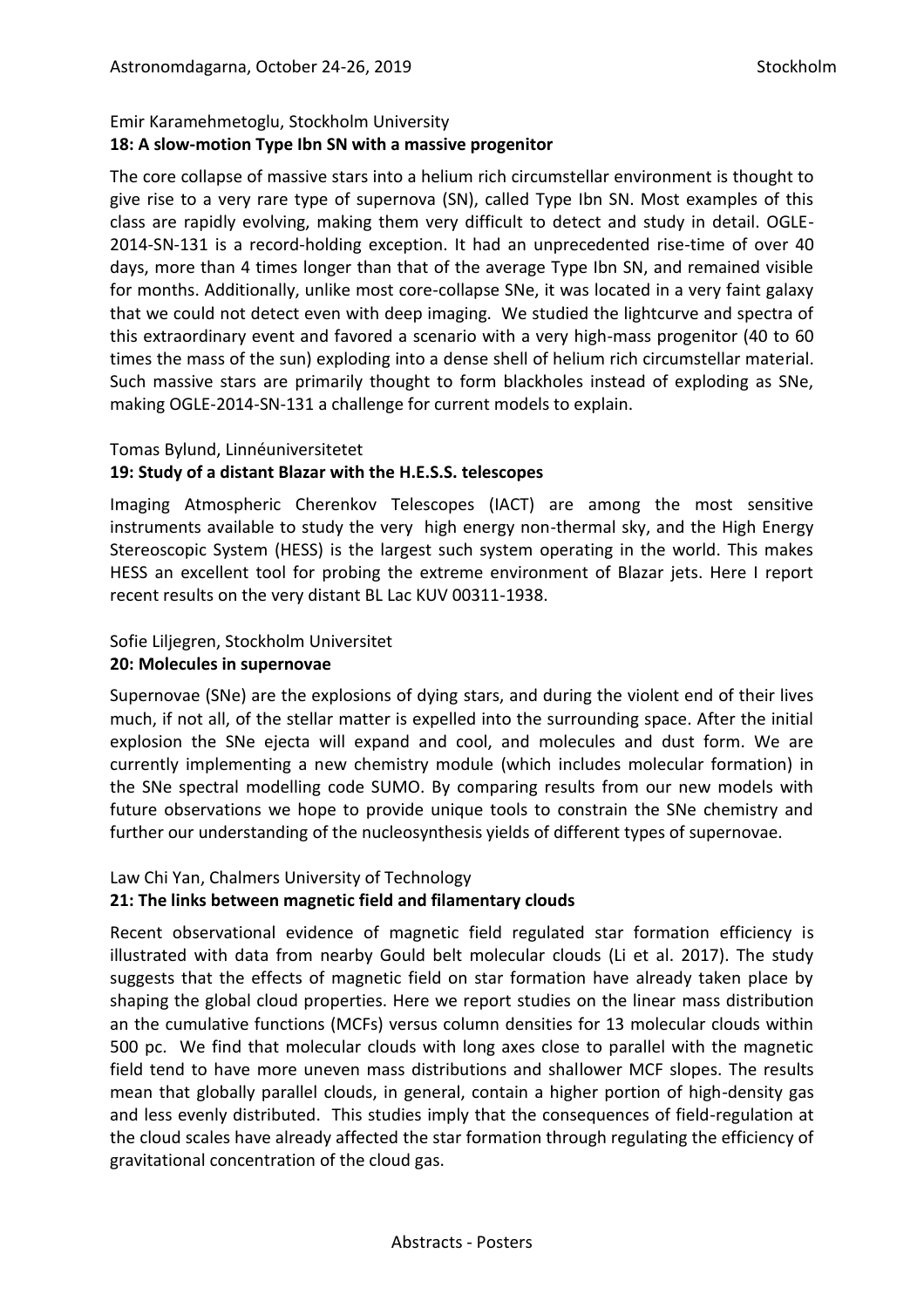# Chia-Jung Hsu, Chalmers University of Technology **22: Simulating deuterium fractionation in massive pre-stellarcores**

The degree of deuterium fractionation is thought to be an important indicator of the chemical ages of pre-stellar cores. The physical properties and the timescale required to reach a high deuterium fraction of N2H+ are under debate. Due to the complexity of chemical networks, it is challenging for us to simulate the hydrodynamics and chemical reactions at the same time. Here we utilize KROME and ENZO to couple a sophisticated chemical network, which includes over 3000 reaction, with three-dimensional turbulent, magnetized pre-stellar core simulations. The results help us further understand the fluid dynamic influences to deuterium fractionation and explore the distribution of a variety of species.

# Margareta Malmort, Rymdblick

#### **23: Och jorden hon snurrar / The Earth turns**

I utställningen "Och jorden hon snurrar" finns det rikligt med tillfällen att begrunda jordens rörelser och dess effekter. I stämningsfyllda tittskåp ser man stjärnhimlen vid olika tider på dygnet och året. Det finns många möjligheter att lära sig olika stjärnbilder och hur man orienterar sig på stjärnhimlen. Solen, månen och planeterna finns representerade i utställningen på flera olika sätt. Vårt motto är lustfyllt lärande. Skolprogrammen stämmer väl överens med mål i kursplanen i NO och fysik för årskurs 1- 6. De är en inspirationskälla och ett värdefullt komplement till undervisningen. Det finns program för särskoleklasser och förskolegrupper. Vi som har designat "Och jorden hon snurrar" har valt innehållet med omsorg och utformningen med didaktiska förtecken. Våra program är upplevelsebaserade. Vi samtalar, berättar, studerar modeller, ritar, sjunger och dansar. Med en eller flera uppgifter gör barnen/eleverna på upptäcktsfärd genom utställningen. Det finns mycket att utforska.

# **23: The Earth turns**

In the exhibition "The Earth Turns" there are plenty of opportunities to ponder the earth's movements and their effects. In the dioramas you can see the starry sky at different times of the day and year. There are many opportunities to learn different constellations and how to orient yourself in the starry sky. The sun, moon and planets are represented in the exhibition in several ways. Our motto is fun-filled learning. The school programs are in line with the objectives in the syllabus in NO and physics for grades 1-6. They are a source of inspiration and a valuable complement to teaching in schools. There are programs for special classes and preschool groups. We who have designed "The earth turns" have chosen the content with care and arranged the exhibition to promote learning. Our programs are experiencebased. We talk, tell, study models, draw, sing and dance. With one or more tasks the children / students will explore their way through the exhibition. There is much to explore.

# Ansgar Wehrhahn, Uppsala University **24: PySME – Spectroscopy Made Easier**

For the analysis of stellar spectra, we need an efficient tool to model stellar atmospheres and create synthetic spectra. For this purpose SME (Spectroscopy Made Easy) was developed in 1996 and has been used in hundreds of papers since. However SME was written in the proprietary language IDL, which while still in use, is not up to date to modern